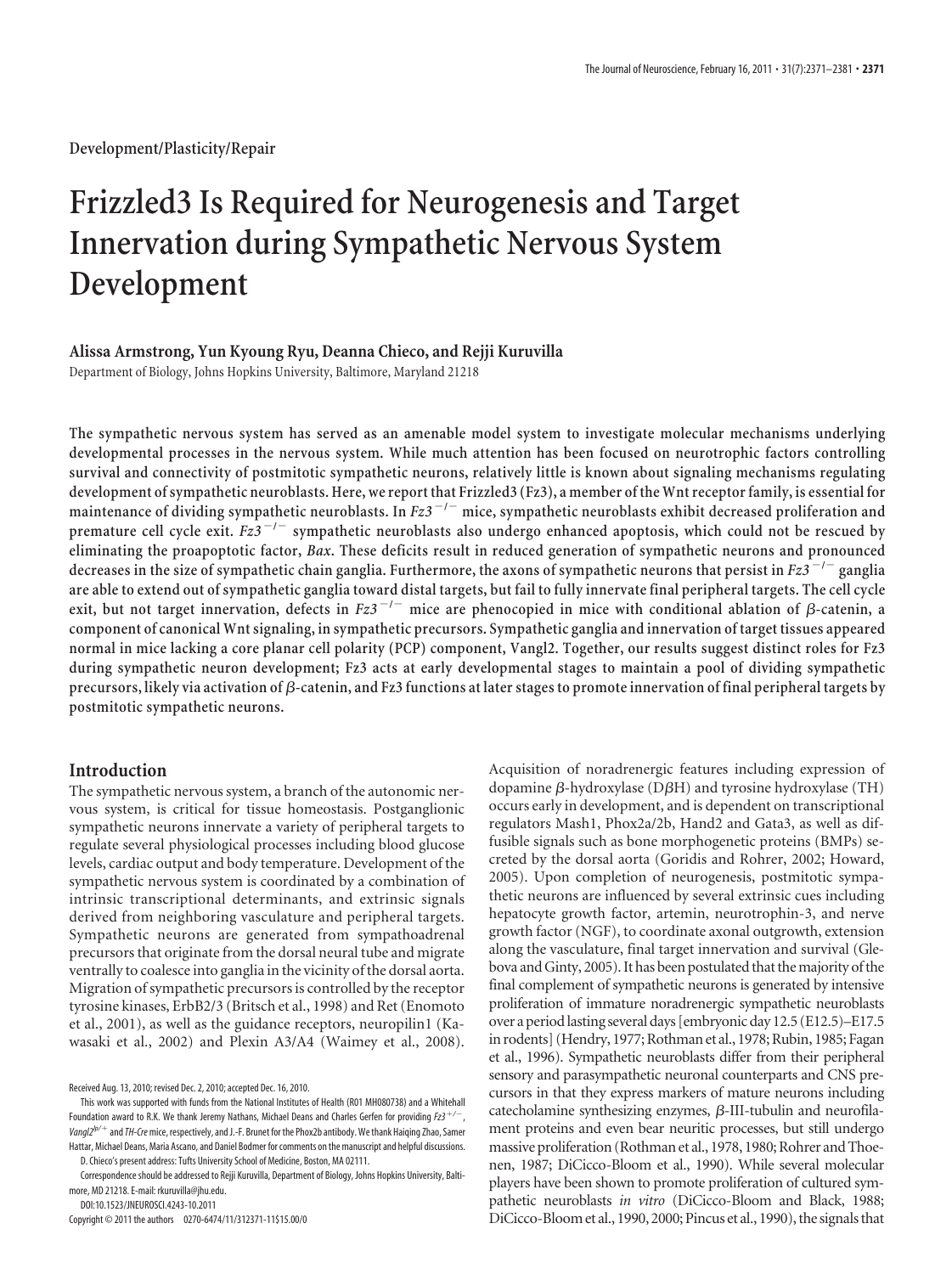control proliferation of noradrenergic sympathetic neuroblasts *in vivo* remains unknown.

Wnt signaling through seven-pass transmembrane Frizzled receptors has been implicated in several developmental events in the nervous system including cell fate specification, cell proliferation, neuronal survival and connectivity (Ciani and Salinas, 2005). During peripheral nervous system (PNS) development, sensory dorsal root ganglia exhibit marked reductions in size in mice lacking both Wnt1/Wnt3a (Ikeya et al., 1997) or with conditional deletion of the cytoplasmic Wnt effector,  $\beta$ -catenin, in premigratory neural crest cells (Hari et al., 2002). However, primordial sympathetic ganglia, which are also derived from neural crest precursors, appear normal in these mutant mice. Currently, 19 *Wnt* and 10 *Frizzled* genes have been identified in mammals. Despite the widespread expression of Wnts and Frizzleds in the nervous system and their involvement in almost every aspect of neuronal development in multiple neuronal populations, there is limited information so far about the contribution of Wnt/Frizzled signaling to sympathetic nervous system development. Recently, we defined a role for Wnt5a expressed in sympathetic neurons in mediating axon branching and innervation of final targets during late stages of sympathetic neuron development (Bodmer et al., 2009). Here, we report that Frizzled3 (Fz3) is essential for the normal generation of postganglionic sympathetic neurons. Our analysis of Fz3-deficient mice revealed fewer S-phase proliferating neuroblasts, premature cell cycle exit and enhanced apoptosis in early-stage superior cervical ganglia (SCGs), compared with wild-type littermates.  $Fz3^{-/-}$  embryos also showed marked reductions and in some cases, complete absence of sympathetic innervation of several peripheral targets. The neurogenesis, but not innervation, defects in  $Fz3^{-/-}$  embryos are also observed in mice lacking  $\beta$ -catenin specifically in the sympathetic neuron lineage. Analysis of homozygous *Looptail* (*Lp/Lp*) mice mutant for *Vangl2* (Kibar et al., 2001; Montcouquiol et al., 2003), which encodes for a core PCP gene, did not reveal any sympathetic nervous system deficits similar to that observed in  $Fz3^{-/-}$  mice. These results identify a critical role for a Fz $3/\beta$ -catenin signaling pathway in neurogenesis of sympathetic neurons by maintaining a pool of dividing sympathetic precursors. Additionally, our results indicate that Fz3, but not  $\beta$ -catenin, regulates innervation of final peripheral targets by postmitotic sympathetic neurons.

#### **Materials and Methods**

Animals. Heterozygous  $Fz3^{+/-}$  mice were mated to obtain  $Fz3^{-/-}$  and wild-type littermates at various embryonic stages and at postnatal day 0.5 (P0.5). As reported previously,  $Fz3^{-/-}$  mice die within a few hours of birth (Wang et al., 2002). To generate conditional mutants of  $\beta$ -catenin, floxed  $\beta$ -catenin ( $\beta$ -Ctn<sup>fl/fl</sup>) mice (Jackson Laboratory) were crossed to *TH-Cre* mice. Intercrosses between *Fz3*-*/*;*Bax*-*/* double heterozygotes were set up to obtain  $Fz3^{-/-}$ ;*Bax<sup>-/-</sup>* mice and relevant controls. *Bax*-*/* mice were obtained from Jackson Laboratory. All procedures relating to animal care and treatment conformed to institutional and National Institutes of Health guidelines.

In situ *hybridization. In situ* hybridization was performed using digoxigenin labeled probes spanning the junction of exons 6 and 7 of *Frizzled3*. E14.5, E16.5, and P0.5 embryos were fresh frozen in OCT (Tissue-Tek) and serially sectioned (16  $\mu$ m) using a cryostat. Sections were postfixed in 4% paraformaldehyde (PFA), washed in PBS, acetylated with 0.25% acetic anhydride in 0.1 M triethanolamine with 0.9% NaCl. After hybridization with the labeled RNA probe (2  $\mu$ g/ml) at 68°C overnight, sections were washed with  $0.2 \times$  SSC buffer at 65 $\degree$ C, blocked with TBS containing 1% normal goat serum and then incubated with alkaline phosphatase-labeled anti-DIG antibody (1:5000; Roche) overnight at 4°C. The alkaline phosphatase reaction was visualized with nitroblue tetrazolium/5-bromo-4-chloro-indolyl phosphate, rinsed in PBS, fixed in 4% PFA and mounted in AquaMount (EMD Chemicals).

*Immunohistochemical analysis.* Embryos at various developmental ages were fixed in 4% PFA at 4°C for 3– 4 h, cryoprotected in 30% sucrose in PBS, frozen in OCT and serially sectioned  $(10 \ \mu m)$ . For immunofluorescence, sections were washed in PBS, permeabilized in PBS containing 1% Triton X-100, and blocked using  $5\%$  goat serum in PBS + 0.5% Triton X-100. For diaminobenzidine (DAB) immunohistochemistry, endogenous peroxidase activity was quenched in  $1\%$   $H_2O_2$  before blocking. Sections were incubated in the following primary antibodies overnight: mouse anti-TH (1:200, Sigma-Aldrich), rabbit anti-TH (1:200, Millipore), rat anti-Ki67 (1:100, Dako), rabbit anti-Phox2b (1:200, a kind gift from Jean-Francois Brunet, Institut de Biologie de l'Ecole Normale Supérieure, Paris, France) and rabbit anti-cleaved caspase3 (1:200, Cell Signaling Technology). Nuclear antigens, Phox2b and Ki67, were subjected to antigen retrieval by boiling sections for 15 min in 1 M sodium citrate in 0.5% Tween 20. Following PBS washes, sections were incubated in the appropriate secondary antibodies, diluted 1:200 (anti-mouse Alexa Fluor 488 IgGy1, anti-rabbit Alexa Fluor 488 or Alexa Fluor 546 or anti-rat Alexa Fluor 594 (Invitrogen) for immunofluorescence and antirabbit-HRP (GE Healthcare) for DAB immunohistochemistry. Sections were then washed in PBS and mounted in VectaShield (Vector Laboratories) containing 100 µg/ml 4',6'-diamidino-2-phenylindole dihydrochloride. For colorimetric readout, following secondary antibody incubation, immunoreactivity was detected with diaminobenzidine (Sigma-Aldrich), sections were dehydrated in a graded series of ethanol (50%, 70% and 100%) and mounted in Permount (Fisher Scientific). Whole-mount TH immunostaining to visualize sympathetic chains and axons was performed on E12.5, E16.5, and P0.5 mouse embryos as described previously (Bodmer et al., 2009).

*Neuronal cell counts.* E13.5, E14.5, E16.5, and P0.5 mice for neuronal counts were prepared as described previously by Bodmer et al. (2009). Briefly, mouse torsos were fixed in PBS containing 4% PFA, and then cryoprotected overnight in 30% sucrose-PBS. Superior cervical ganglion (SCG) sections (10  $\mu$ m) were stained with a solution containing 0.5% cresyl violet (Nissl). Cells with characteristic neuronal morphology and visible nucleoli were counted in every fifth Nissl stained section. In some cases, sections were also stained for TH, and immunopositive cells were counted in every fifth section.

*Analyses of proliferation.* E13.5 pregnant *Fz3*-*/* dams were injected intraperitoneally with Click-IT EdU (125  $\mu$ g/ml in PBS, Invitrogen), embryos harvested 2 h later and prepared for immunofluorescence. EdU is a thymidine analog, which like the commonly used bromodeoxyuridine, is incorporated into dividing cells during S-phase but can be easily detected without heat or acid treatment and is thus more compatible for use in fluorescence immunohistochemical analyses (Cappella et al., 2008). Tissue sections  $(10 \ \mu m)$  were immunolabeled for TH to visualize the SCG, and the Click-IT EdU reaction was performed according to the manufacturer's protocol to visualize the EdU label. The total number of cells that incorporated EdU in each section were counted and summed for an entire SCG.  $\overline{\rm T}$ o assess cell cycle exit,  $Fz3^{+/-}$  dams at gestational age E12.5 were injected with Click-IT EdU and harvested 24 h later at E13.5. Following antigen retrieval, sections were immunolabeled with rat anti-Ki67. Cell cycle exit was calculated by determining the percentage of cells positive for EdU but negative for Ki67 among the total number of EdU-labeled cells. To assess cell death of dividing precursors,  $Fz3^{+/-}$  dams at gestational age E13.5 were injected with Click-IT EdU and embryos were harvested 2 h later. Visualization of the Click-IT EdU was performed following detection of cell death using terminal deoxynucleotidyl transferase-mediated biotinylated UTP nick end labeling (TUNEL) staining (Roche) according to the manufacturer's protocol. Apoptosis of dividing precursors was calculated by determining the percentage of cells double positive for TUNEL and EdU among the total number of TUNEL-positive cells.

*Neuronal cultures and quantification of neurite length and axon branching.* Quantification of neurite outgrowth in SCG explants, as well as neurite length and axon branching in dissociated neuronal cultures was performed as previously described (Bodmer et al., 2009). For explants, SCGs dissected from E18.5 wild-type and  $Fz3^{-/-}$  embryos were cultured in collagen gel in media containing NGF (25 ng/ml) for 48 h and then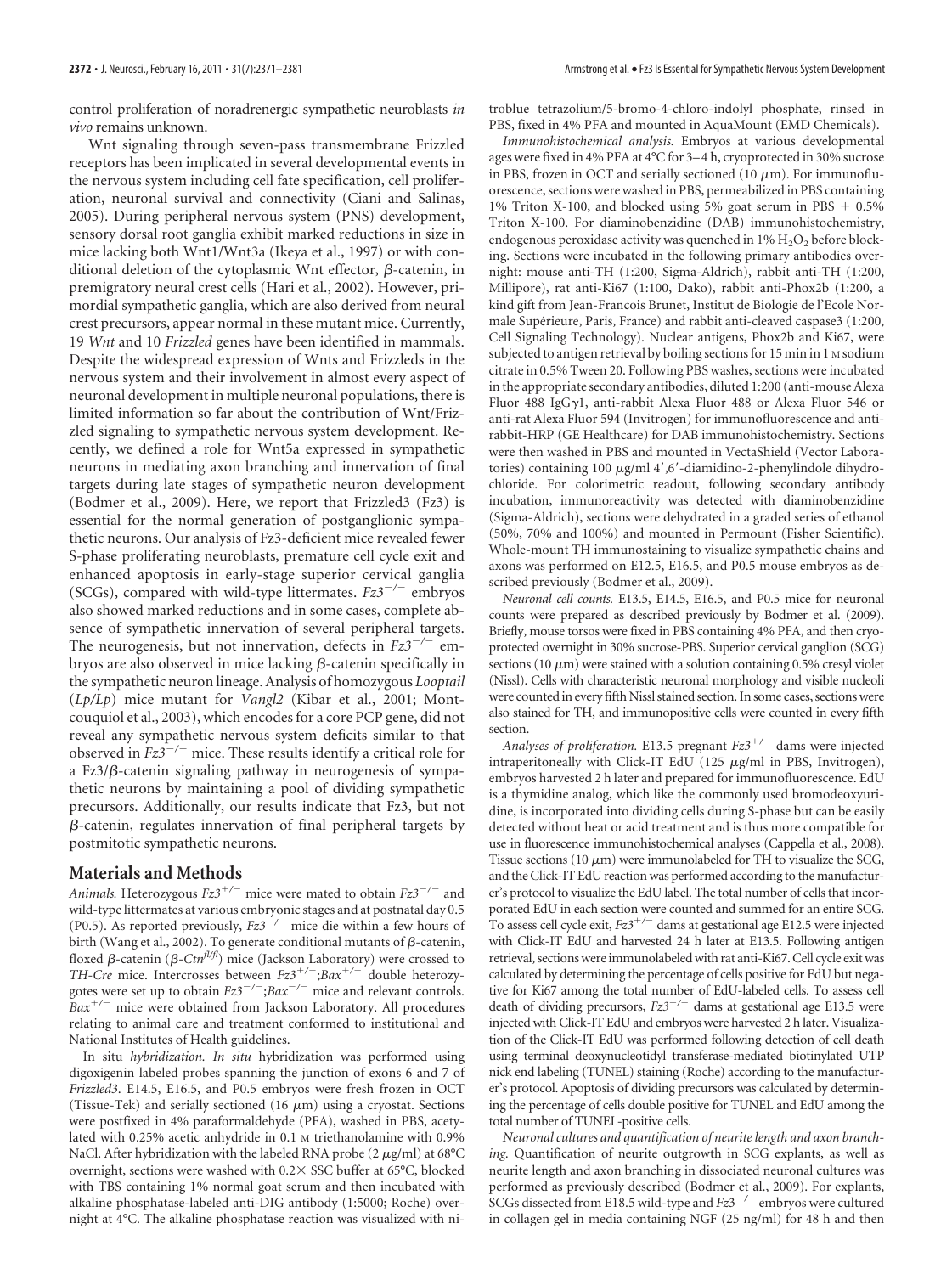

Figure 1. Aberrant development of sympathetic chain ganglia in  $Fz3^{-/-}$  mice. A–L, Whole-mount tyrosine hydroxylase staining of E12.5 (A–D), E16.5 (E–H), and P0.5 (I–L) wild-type and *Fz3/* embryos. Normal segmented organization of the sympathetic chains and TH expression is observed in *Fz3/* embryos at all stages. However,*Fz3/* sympathetic chain shows obvious hypoplasia by P0.5 (compare *I* and *J*). Closer examination of thoracic sympathetic chain ganglia show that ganglia size in  $Ez^{-/-}$  mice is slightly reduced at E16.5 (G, H) and markedly atrophic at PO.5 (K, L). Projections between ganglia (G, H, arrowheads) and emanating from ganglia (G, H, arrows) are thinner in  $Fz^{2--}$  embrvos. The lower- and higher-magnification images are taken from different animals for each developmental stage. Number of animals examined for each time point:  $n=8$  for each genotype (12.5),  $n=7$  (E16.5 and P0.5). Scale bars: **A, B, E, F, I, J,** 250  $\mu$ m; **C, D,** *G*, *H*, *K*,*L*, 125-m.

immunostained with  $\beta$ III-tubulin (Sigma-Aldrich). Neurite outgrowth in SCG explants was quantified by measuring the area covered by the axons of each explant relative to the area occupied by the cell bodies. Low-density cultures were established from E18.5 wild-type and  $Fz3^{-}$ embryos and cultured on polylysine-coated coverslips for 24 h. Neurons were labeled with  $\beta$ -III tubulin and/or phalloidin to visualize neuronal morphologies. Neurons were imaged using a Zeiss Axiovision microscope with a AxioCam HRC digital camera and analyzed with Axiovision software. Length (micrometers) of the longest neurite as well as the total number of branch points was quantified for each neuron.

*Statistical analyses.* Statistical comparisons were determined by the Student's *t* test for pair comparisons and by one-way ANOVA for multiple comparisons. *Post hoc* analyses were done using Tukey–Kramer's test. Values and error bars indicate mean  $\pm$  SEM.

## **Results**

**Sympathetic chain ganglia exhibit hypoplasia in** *Fz3/* **mice** To determine the role of Fz3 in sympathetic nervous system development, we examined the paravertebral sympathetic chains in *Fz3*<sup>-/-</sup> mouse embryos using whole-mount tyrosine hydroxylase immunostaining. At E12.5, a stage when the sympathetic chains are still uniform columns of actively proliferating precursors, no morphological differences were apparent between  $Fz3^{-/-}$  and wild-type embryos (Fig. 1*A–D*). Neuronal precursors in mutant embryos start extending axons, similar to that observed in wildtype embryos (Fig. 1*C*,*D*, arrows). The normal formation of the sympathetic chains and TH expression in Fz3 mutant embryos suggested that dorsoventral migration of neural crest-derived sympathetic precursors and expression of sympathetic lineage markers were unaffected by the absence of Fz3. Normal expression of noradrenergic markers in  $Fz3^{-/-}$  sympathetic ganglia was also confirmed by immunostaining for Phox2b (supplemental Fig. 1, available at www.jneurosci.org as supplemental material), a homeodomain transcription factor necessary for the induction and maintenance of lineage-specific markers including TH and D $\beta$ H in sympathetic neurons (Pattyn et al., 1999). At E16.5, when sympathetic axons begin innervating peripheral targets, the chain ganglia appear as discrete, segmented condensations in both wild-type and mutant embryos (Fig. 1*E–H*). However, a closer inspection revealed that in  $Fz3^{-/-}$  embryos, sympathetic chain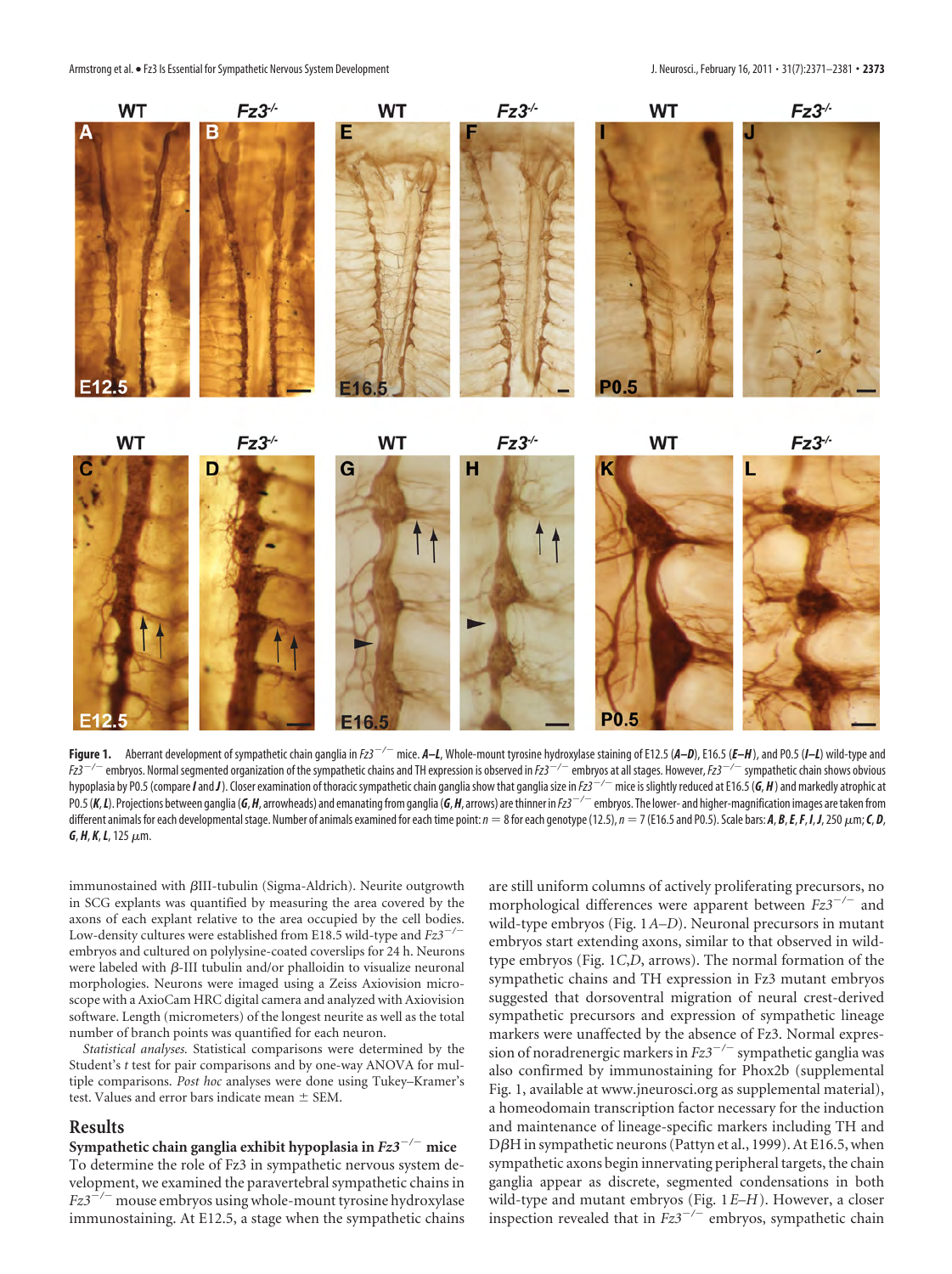ganglia were slightly diminished in size; axonal bundles connecting the ganglia appeared thinner (Fig. 1*G*,*H*, arrowheads) while some level of disorganization was seen in projections emanating from the ganglia toward the periphery (Fig. 1*G*,*H*, arrows). At P0.5, a stage when many sympathetic axons have reached or are actively innervating target tissues,  $Fz3^{-/-}$  sympathetic chains were markedly atrophic with smaller ganglia throughout the rostrocaudal extent of the chain and sparser axonal projections (Fig. 1*I–L*).

To better characterize the defects in sympathetic chain ganglia in  $Fz3^{-/-}$  mice, we focused our analyses on the superior cervical ganglia (SCG), the most rostral ganglia in the sympathetic chain. We used *in situ* hybridization to assess *Fz3* expression in the developing SCG. *Fz3* expression was observed in the SCG at all the developmental stages examined (E14.5, Fig. 2*A*,*B*; E16.5, Fig. 2*C*,*D*; and P0.5, Fig. 2*E*,*F*). Prominent expression of *Fz3* at E14.5, a stage when the SCG is comprised primarily of proliferating sympathetic neuroblasts (Fagan et al., 1996; Francis et al., 1999) suggests that Fz3 is expressed in cells of neuronal origin. We performed TH immunohistochemistry to visualize the SCG and Nissl staining to quantify SCG cell numbers in wild-type (Fig. 2*G*,*I*,*K*,*M*) and  $Fz3^{-/-}$  embryos (Fig. 2*H*,*J,L,M*) at various developmental stages. We initiated our analysis at E13.5 when sympathetic ganglia have just coalesced. The wild-type SCG increases in size from E13.5 to E16.5, a time period of robust neurogenesis in the SCG (Fagan et al., 1996; Francis et al., 1999). There is a concomitant increase in SCG cell number from E13.5 (13,714.5  $\pm$  551.4) to E16.5  $(20,823.52 \pm 1075.9)$  (Fig. 2*M*). However, in  $Fz3^{-/-}$  mice, significant reductions in SCG cell numbers compared with wild-type embryos were observed at E13.5 (29.8% decrease) and E14.5 (39.15% decrease) (Fig. 2*M*). By E16.5, when neurogenesis is being completed in the murine SCG (Francis et al., 1999), the *Fz3/* SCG was dramatically reduced in size (Fig. 2*J*), possessing 68.6% fewer cells than in wild-type embryos (Fig. 2*M*). The cell loss observed in  $Fz3^{-/-}$  SCGs was maximal at E16.5, and no further depletions in cell number were observed between E16.5 and P0.5 (Fig. 2*M*), when SCG axons are actively innervating target regions and depending on target-derived neurotrophic support (Rubin, 1985; Fagan et al., 1996). A similar decrease in cell numbers was also evident in the stellate ganglion, a second large ganglion immediately caudal to



**Figure 2.** Superior cervical ganglia (SCG) show reductions in ganglia size and cell number in *Fz3*<sup>-/-</sup> embryos. *A*, *C*, *E*, *In situ* hybridization shows expression of *Fz3* in the developing SCG at E14.5 (A), E16.5 (C), and P0.5 (*E*). *B*, *D*, *F*, Sense controls for each time point are shown.Dashed lines outlinethe SCG.*G–L*, TH immunohistochemistry of comparablesectionsthroughwild-type(*G*,*I*,*K*) and*Fz3/* (*H*, *J*,*L*) SCGs at E14.5, E16.5, and P0.5. In Fz3<sup>-/-</sup> mice, there is a modest reduction in SCG size at E14.5 compared with the wild-type SCG, while a severe reduction in ganglion size is observed at E16.5 that persists until birth (P0.5). Scale bar, 100  $\mu$ m. M, Quantification shows marked reductions in SCG cell numbers in Fz3<sup>-/-</sup> embryos compared with wild-type ganglia, at all developmental stages examined. Values are the mean  $\pm$  SEM ( $n=6$  embryos for each genotype at E13.5,  $n=10$  for wild-type and  $n=7$  for Fz3<sup>-/-</sup> at E14.5,  $n=6$  for wild-type and *n* = 5 for *Fz3*<sup> $-/-$ </sup> at E16.5 and *n* = 4 embryos for each genotype at P0.5).  $*$ *p* < 0.05,  $*$  $*$ *p* < 0.001.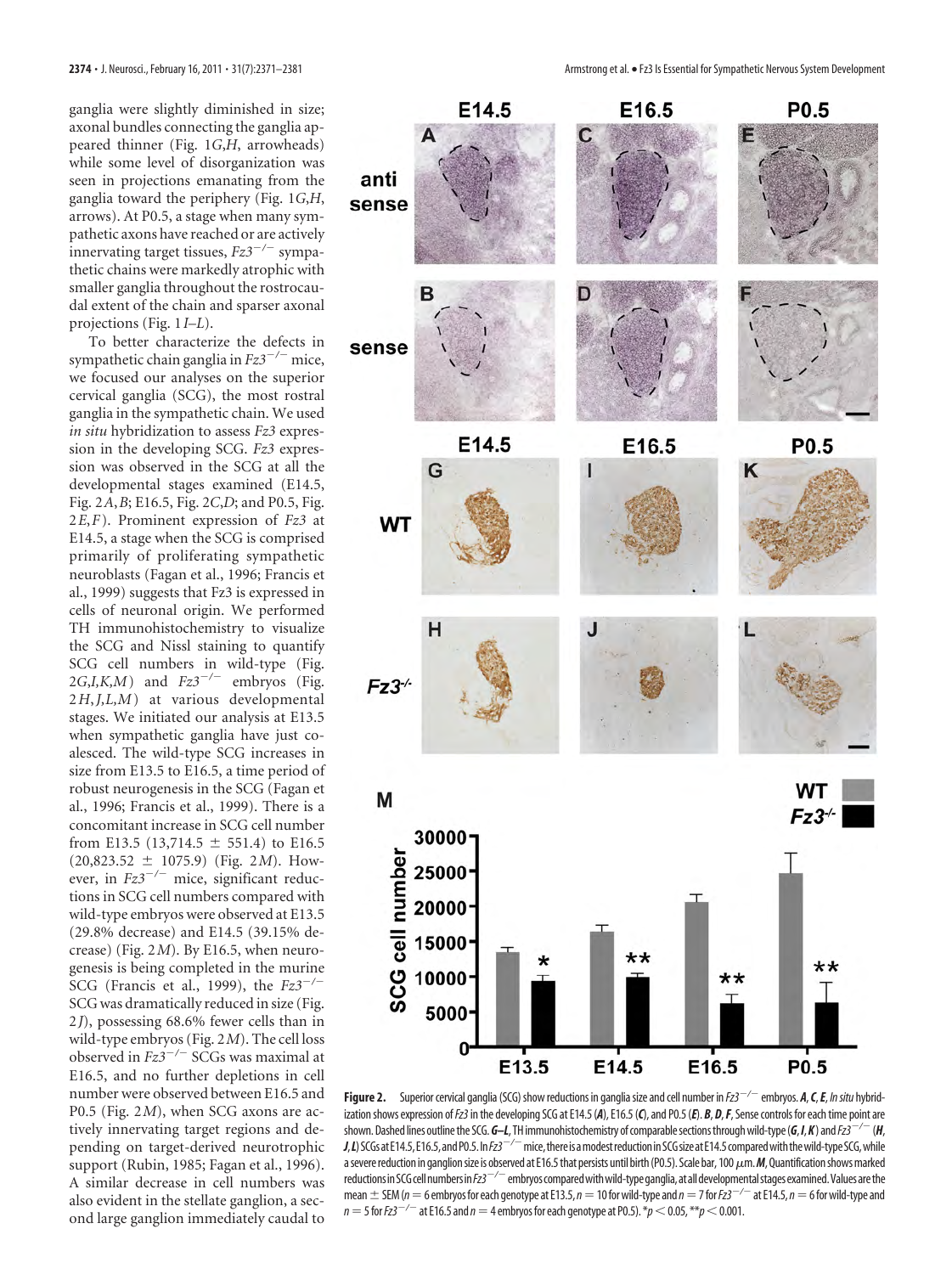

Figure 3. Fz3 is required for proliferation and cell cycle progression in sympathetic ganglia.  $A-F$ , After a 2 h pulse of EdU at E13.5, fewer S-phase proliferating sympathetic neuroblasts labeled with TH are seen in  $Fz3^{-/-}$  SCG (*B*, *D*) compared with wild-type ( $A$ ,  $C$ ).  $E$ , Quantification of the total number of EdU-positive, proliferating cells per SCG. Values are the mean  $\pm$  SEM ( $n=$ 4 embryos analyzed for each genotype). \* $p=$  0.016. Scale bar, 100 μm. **F–H**, Analysis of cell cycle exit within a 24 h period in *Fz3<sup>-/-</sup>* and wild-type embryos. After a 24 h pulse of EdU at E12.5, fewer cycling progenitors positive for both EdU (green) and Ki67 (red) are seen in Fz3<sup>—/—</sup> SCG (**G**), compared with wild-type (**F** ). Scale bar, 100  $\mu$ m. **H**, Quantification of cell cycle exit, calculated as the percentage of cells that are EdU  $^+$  ,Ki67  $^-$  of the total number of EdU-labeled cells, shows that significantly more cells have exited the cell cycle in  $Fz3^{-/-}$  SCG than in wild type. Values are the mean  $\pm$  SEM ( $n=3$  embryos for each genotype).  $* p =$ 0.0068.

the SCG in the sympathetic chain in  $Fz3^{-/-}$  embryos (supplemental Fig. 2, available at www.jneurosci.org as supplemental material). Together, these results reveal that Fz3 is dispensable for early events in sympathetic chain formation including migration and noradranergic specification, but, is essential for regulating a developmental increase in sympathetic ganglia size.

#### **Fz3 is necessary for proliferation of sympathetic neuroblasts**

Since the reduction in cell numbers in  $Fz3^{-/-}$  SCG is evident during a period of neurogenesis, we assessed cellular proliferation in wild-type and  $Fz3^{-/-}$  SCGs using 5-ethynyl-2'-deoxyuridine (EdU) incorporation. The SCG was identified by colabeling tissue sections with an antibody against TH (Fig. 3*A*,*B*). Aftera2h EdU pulse, we observed a 1.7-fold reduction in the number of proliferating sympathetic neuroblasts in the E13.5 *Fz*3<sup>-/-</sup> SCG compared with wild-type controls (1234  $\pm$  128 in *Fz3<sup>-/-</sup>* versus  $2074 \pm 217$  in wild-type) (Fig. 3C–E). To determine the cause of reduced proliferating cells in the  $Fz3^{-/-}$  SCG, we pulse-labeled sympathetic neuroblasts with EdU at E12.5 for 24 h, and then costained the tissue with Ki67 (Fig. 3*F*,*G*). Ki67 labels cells in all phases of the cell cycle except G<sub>0</sub>. Thus, EdU  $^+$ ;Ki67  $^-$  cells represent those that have exited the cell cycle during the 24 h time interval. Our analysis revealed that significantly more sympathetic neuroblasts exited the cell cycle over the 24 h interval in the  $Fz3^{-/-}$  SCG (Fig. 3*H*). In the wild-type SCG, 32% of EdUpositive cells exited the cell cycle compared with 43% in  $Fz3^{-/-}$  SCG. Together, these results suggest that, during sympathetic nervous system development, Fz3 is necessary to maintain sympathetic neuroblasts in the cell cycle.

#### *Fz3 /* **sympathetic neuroblasts undergo enhanced apoptosis**

Given the dramatic reduction in SCG size in *Fz3<sup>-/-</sup>* embryos, we considered whether, in addition to decreased neurogenesis, cell death could also contribute to the significant loss in sympathetic neuron numbers. Thus, we used activated caspase-3 immunostaining to assess apoptotic cell death in wild-type and  $Fz3^{-/-}$  embryos (Fig. 4*A–D*). The number of caspase3-immunoreactive cells per wild-type SCG averaged  $38 \pm 5$  and  $49 \pm 3$  at E13.5 and E14.5, respectively (Fig. 4*E*). These results point to some degree of naturally occurring cell death in the nascent SCG before target innervation. However, the  $Fz3^{-/-}$  embryos showed an increase in apoptotic profiles in the SCG with  $65 \pm 10$ and 83  $\pm$  9 caspase3-positive cells at E13.5 and E14.5, respectively (Fig. 4*E*). As noted previously, the majority of cells in the SCG at E13.5–E14.5 are proliferating neuroblasts, which we independently confirmed with Ki67 and TH immunostaining (data not shown). These results suggest that enhanced apoptosis in addition to a reduction in the precursor pool as a result of premature cell cycle exit, accounts for the overall decrease in sympathetic ganglia size and cell number in  $Fz3^{-/-}$  embryos. We also ana-

lyzed apoptosis in wild-type and the  $Fz3^{-/-}$  SCGs at E16.5, an intermediate period overlapping the end phase of neurogenesis and the onset of target innervation, and at P0.5, when sympathetic axons are actively competing for limiting amounts of target-derived neurotrophic factors. At E16.5, we observed a twofold increase in apoptotic profiles in the  $Fz3^{-/-}$  SCG, compared with wild-type controls (caspase3-positive cells:  $397 \pm 36.9$  in  $Fz3^{-/-}$  SCGs versus  $191 \pm 8.3$ in wild-type SCGs) (Fig. 4*E*). However, at P0.5, we found no significant differences in levels of apoptosis between  $Fz3^{-/-}$  and wild-type mice (caspase3-positive cells:  $202.3 \pm 92.23$  in  $Fz3^{-/-}$  SCGs versus  $430 \pm 49.56$  in wild-type SCGs) (Fig. 4*E*). These results suggest that significant cell loss in  $Fz3^{-/-}$  sympathetic ganglia occurs before periods of neurotrophin dependence *in vivo*.

To better define the identity of the dying cells in  $Fz3^{-/-}$  sympathetic ganglia, we made use of mice lacking the proapoptotic factor, Bax. Bax is a proapoptotic member of the Bcl-2 family of proteins, and its genetic ablation results in excess cell numbers in various developing tissues including the nervous system (Deckwerth et al., 1996; White et al., 1998; Patel et al., 2000; Lindsten et al., 2003; Lindsten and Thompson, 2006). *In vivo* studies have shown that postmitotic sympathetic neurons die in the absence of the target-derived survival factor, NGF, and this cell death can be completely rescued by the concurrent elimination of *Bax*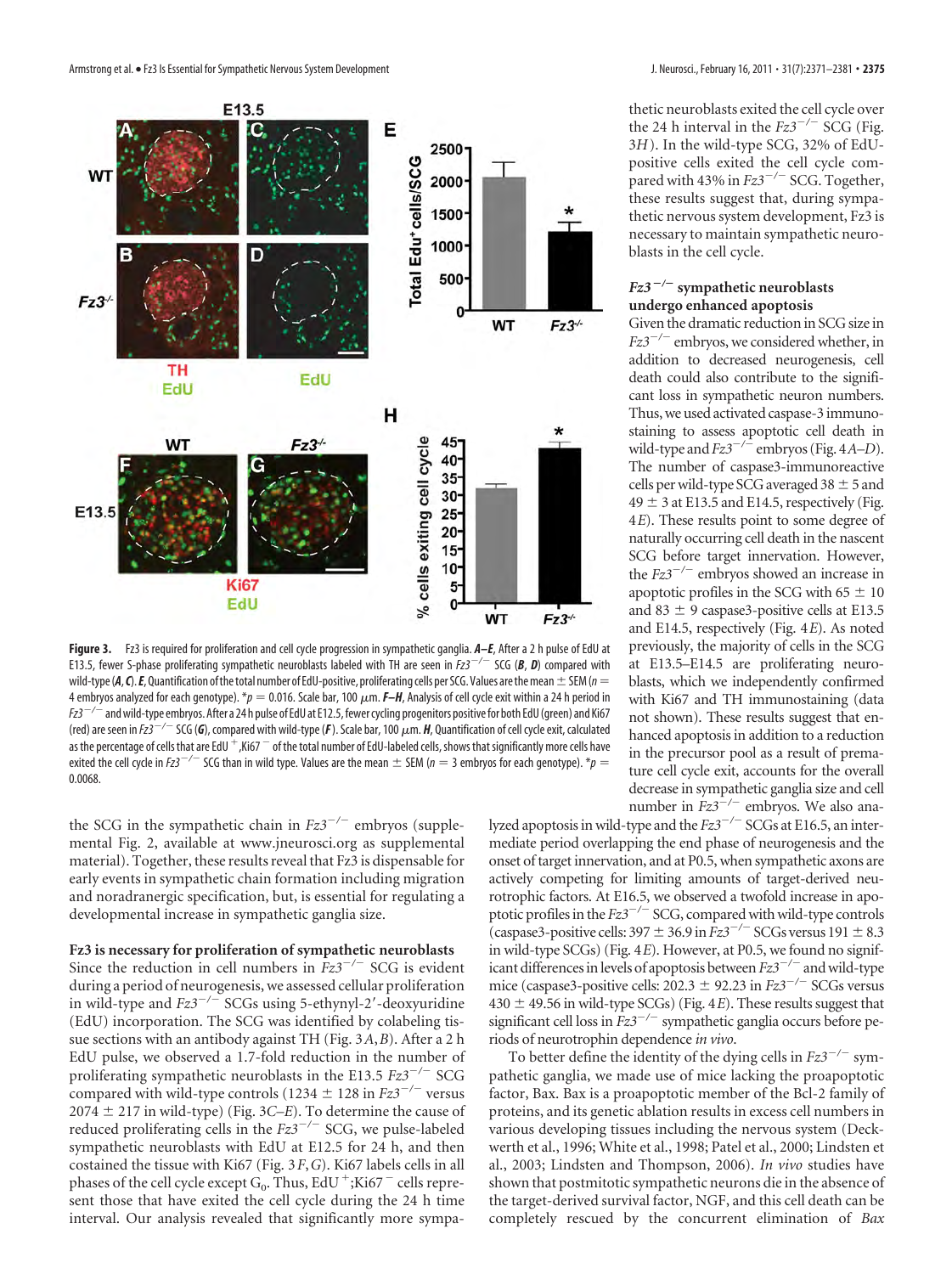(Middleton and Davies, 2001; Glebova and Ginty, 2004). We reasoned that if the cells dying in  $Fz3^{-/-}$  SCGs are mature, postmitotic neurons that depend on targetderived trophic support, then enhanced apoptosis observed in *Fz3/* ganglia should be prevented by genetic ablation of *Bax*. We found a similar depletion of SCG cell numbers in *Fz3/;Bax/* double knock-out embryos as in *Fz3/* embryos (Fig. 4*G*,*I,J*). In contrast to the P0.5 SCG, in which removal of *Bax* alone increases neuronal number by twofold (Middleton and Davies, 2001; Glebova and Ginty, 2004), the E16.5 SCG shows no increase in size or cell number in  $Bax^{-/-}$  mice (Fig. 4*F*, *H*,*J*). This indicates that naturally occurring cell death of sympathetic neuroblasts occurs via a mechanism independent of the classical Baxmediated apoptotic pathway used by postmitotic sympathetic neurons that compete for target-derived NGF (Middleton and Davies, 2001; Glebova and Ginty, 2004). The timing of cell death during a period of robust neurogenesis in the SCG, and the Bax-independent mechanism of cell death provides strong evidence that Fz3 deficiency results in depletion of cycling sympathetic neuroblasts or the cells that have prematurely exited the cell cycle, rather than mature postmitotic sympathetic neurons.

To distinguish whether cycling sympathetic neuroblasts or cells that have inappropriately exited the cell cycle undergo enhanced cell death in  $Fz3^{-/-}$  sympathetic ganglia, we assessed the percentage of stilldividing sympathetic neuroblasts that are undergoing apoptosis. E13.5  $Fz3^{-/-}$  and wild-type embryos were pulse-labeled with EdU for 2 h to identify S-phase neuroblasts, and the tissue costained with TUNEL to identify dying cells. Although the percentage of TUNEL-positive cells that are also EdU-positive were found to be higher in Fz3



**Figure 4.** *Fz3<sup>-/-</sup>* sympathetic neuroblasts exhibit enhanced apoptosis, which is independent of Bax. **A–D**, Cleaved caspase-3 immunofluorescence shows enhanced apoptosis in E13.5 (*B*) and E14.5 (*D*)  $Fz3^{-/-}$  SCG compared with wild-type ganglia (E13.5, A and E14.5, C). Dashed lines outline the SCG. Scale bar, 100  $\mu$ m. *E*, Quantification shows some level of cell death occurring in the early wild-type SCG at E13.5 and E14.5, and a robust increase in cell death during final target innervation from E16.5 to P0.5. *Fz3/*SCGsshow enhanced apoptosis comparedwithwild-type ganglia at E13.5, E14.5, and E16.5, but not at P0.5.Values arethe mean  $\pm$  SEM ( $n = 13$  embryos analyzed for wild-type and  $n = 14$  for  $Fz3^{-/-}$  at E13.5;  $n = 6$  embryos for wild-type and  $n = 8$ for  $Fz3^{-/-}$  at E14.5,  $n = 4$  embryos for wild-type and  $n = 5$  for  $Fz3^{-/-}$  at E16.5;  $n = 4$  embryos for wild-type and  $n = 5$  for *Fz3*<sup> $-/-$ </sup> at P0.5). \* $p < 0.05$ ; \*\* $p < 0.01$ . **F–J**, Reduction in SCG size and cell numbers in E16.5 Fz3<sup>-/-</sup> mice are not rescued by the concomitant deletion of the proapoptotic molecule, *Bax*. TH immunostainingshows that the SCG is dramatically reduced insize in  $Fz$ 3<sup>-/-</sup>; *Bax*  $^{+/-}$  (**G**) and  $Fz$ 3<sup>-/-</sup>; *Bax*<sup>-/-</sup> double mutant (**I**) embryos compared with that in wild-type (**F**) or Fz3  $^{++}$  ; *Bax*  $^{-/-}$ mice (**H**). Scale bar, 100  $\mu$ m. **J**, Quantification of cell number confirmed that the reductions in Fz3 $^{-/-}$  SCG number are not influenced by *Bax* deletion. Note that neither SCG size nor cell numbers at E16.5 are changed significantly in *Fz3 +/+; Bax<sup>-/-</sup> (H* ) embryos compared with Fz3<sup>+/+</sup>; Bax<sup>+/+</sup> (F) littermate controls. Values are the mean  $\pm$  SEM ( $n=6$  embryos for Fz3<sup>+/+</sup> ;  $Bax^{+/-}$ ,  $Fz3^{+/-}$ ; $Bax^{-/-}$  and  $Fz3^{-/-}$ ; $Bax^{-/-}$  and  $n = 4$  for  $Fz3^{-/-}$ ; $Bax^{+/-}$ ).  $* p < 0.05$ ;  $* * p < 0.01$ .

mutant than wild-type SCGs, 30.43  $\pm$  4.9% and 21.1  $\pm$  4.6%, respectively, these numbers were not statistically different ( $p = 0.195$ , Student's *t* test,  $n = 6$  embryos for wild-type and  $Fz3^{-/-}$  embryos, supplemental Fig. 3, available at www.jneurosci.org as supplemental material). This suggests that death of cycling sympathetic neuroblasts does not significantly contribute to the reduction in SCG cell number observed in the absence of *Fz3*. Together, with the evidence presented above, we infer that cell loss in  $Fz3^{-/-}$  SCGs likely results from apoptosis of cells that have prematurely exited the cell cycle, but have yet to rely on survival cues coming from final targets.

## **Sympathetic innervation of peripheral targets is reduced or absent in** *Fz3/* **mice**

Previous analyses of  $Fz3^{-/-}$  mice revealed profound deficits in axon growth in the developing CNS with major losses in thalamocortical, corticothalamic and nigrostriatal tracts (Wang et al., 2002). Additionally, in the absence of *Fz3*, commissural axons crossing the midline also show targeting errors in their anterior trajectory toward the brain (Lyuksyutova et al., 2003). To determine whether the postmitotic sympathetic neurons that persist in  $Fz3^{-/-}$  embryos were capable of extending axons and reaching their peripheral targets, we used TH immunohistochemical analyses on tissue sections and whole embryos. At E14.5, TH-positive sympathetic axons extended from the SCG and projected along the neighboring carotid artery in both wildtype and *Fz3<sup>-/-</sup>* mice (Fig. 5A, *B*, arrows). Bundles of THpositive sympathetic fibers were seen coursing adjacent to the cochlea on trajectory toward more distal targets in  $Fz3^{-/-}$  mice (Fig. 5*D*), similar to that in wild-type embryos (Fig. 5*C*). However, at E16.5, several peripheral targets in  $Fz3^{-/-}$  mice showed a complete loss or severe reductions in sympathetic innervation. Sympathetic innervation is markedly reduced in salivary glands (Fig. 5*F*) or completely absent in the heart (Fig. 5*H*) of *Fz3/* mice, compared with that in the wild-type tissues (Fig. 5*E*,*G*). The salivary glands receive innervation primarily from SCG sympathetic fibers, while innervation of the heart comes from the stellate ganglia, with some contribution from the SCG and thoracic paravertebral ganglia. In  $Fz3^{-/-}$  embryos, we also noted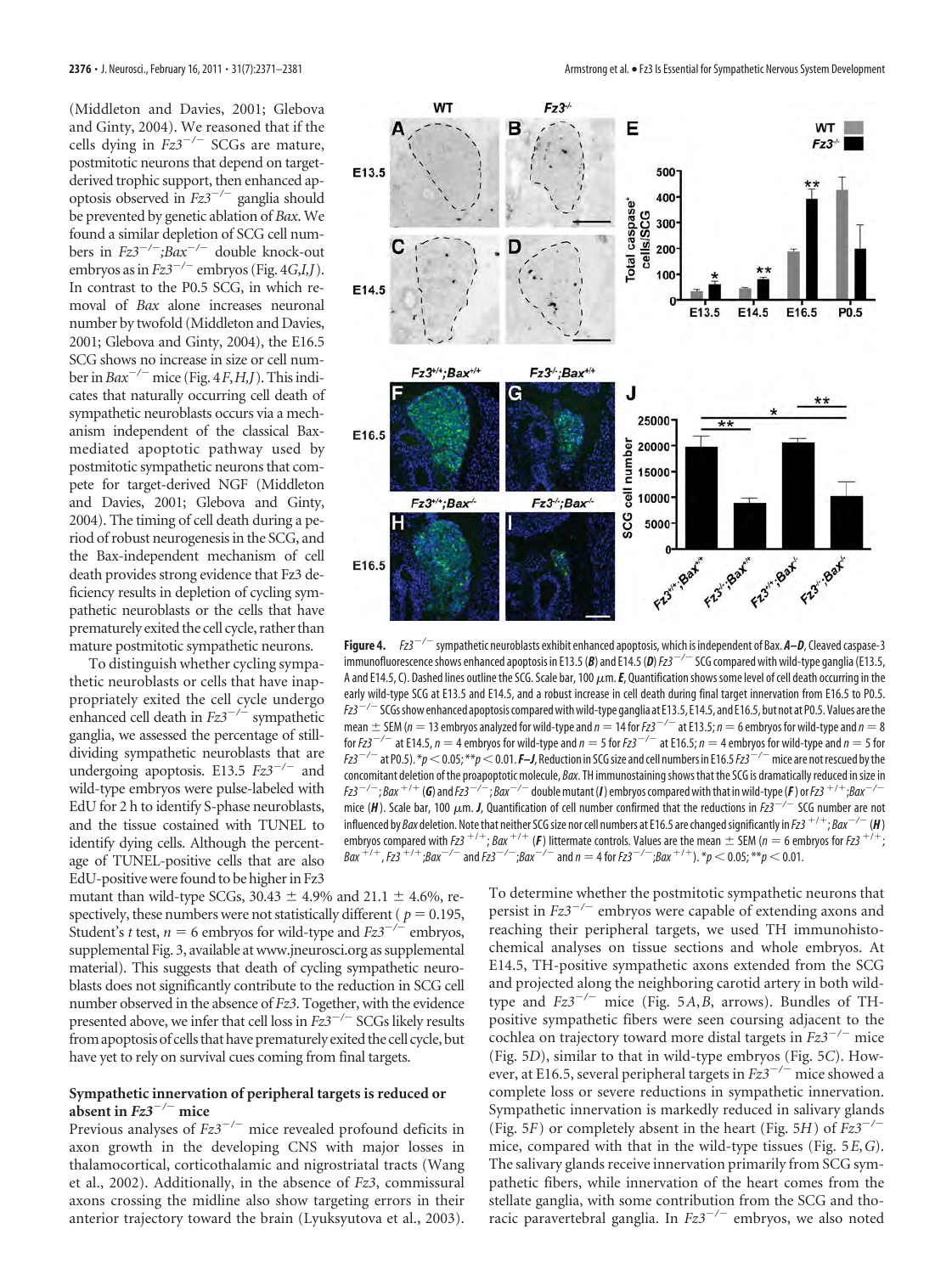

**Figure 5.** Decreased innervation of sympathetic target tissues in  $Fz3^{-/-}$  embryos.  $A-D$ , TH immunohistochemistry shows sympathetic axons projecting along the carotid artery (*A*, *B*, asterisks) and cochlea (*C*, *D*, asterisks) in E14.5 wild-type (*A*,*C*) and  $Fz$ 3<sup>-/-</sup> (**B, D**) embryos. Scale bars, 100  $\mu$ m. **E, F**, TH immunostaining of tissue sections show the presence of sympathetic fibers in E16.5 wild-type (*E, arrows) but not in Fz3* $^{-/-}$  *salivary glands (<code>F</code> ). Scale bar, 100*  $\mu$ *m. G–R, Whole-mount TH immunostaining* of several peripheral targets shows incomplete to no sympathetic innervation in E16.5 Fz3<sup>-/-</sup> embryos. TH-positive sympathetic fibers were completely absent in the *Fz3<sup>-/-</sup>* heart (*H*) compared with wild type (*G*). The kidneys (*J*) and stomach (*L*) in *Fz3*<sup>-/-</sup> embryos showed markedly diminished sympathetic innervation and branching compared with wild-type organs (kidneys, *I*; and stomach, *K* ). Higher-magnification images of the stomach (*M*, *N*) show poor arborization by sympathetic fibers in the stomach body wall in *Fz3<sup>-/-</sup>* embryos. Sympathetic projections along the mesenteric arteries are intact in *Fz3*<sup>-/-</sup> embryos (0, *P*, arrows) while finer collaterals within the proximal part of the small intestine are absent in mutant embryos (*R*) compared with wild-type (Q). Scale bars: G–R, 500 μm. *n* = 7 E16.5 embryos for each genotype were analyzed for these experiments.

greatly reduced sympathetic innervation of the kidneys, which receive innervation from paravertebral ganglia in rodents (compare wild-type in Fig. 5*I* with mutant in Fig. 5*J*). *Fz3/* sympathetic axons were observed to extend along the renal arteries (Fig. 5*J*, arrowheads) but these extensions were very sparse and failed to arborize within the kidney parenchyma. The stomach and gastrointestinal tract, normally innervated by sympathetic fibers originating from the prevertebral celiac and mesenteric ganglia, also showed marked reductions in sympathetic innervation in  $Fz3^{-/-}$  mice (stomach, Fig. 5*L*,*N*; intestine, Fig. 5*P*,*R*), compared with wild-type stomach (Fig. 5*K*,*M*) and intestine (Fig. 5*O*,*Q*). Sympathetic axons entered the stomach in  $Fz3^{-/-}$  embryos (Fig. 5*L*, arrowheads), but a closer examination revealed very little arborization in the stomach wall (Fig. 5*N*). For the

gastrointestinal tract,  $Fz3^{-/-}$  sympathetic axons coursed along the mesenteric vasculature as in wild-type embryos (Fig. 5*P*, arrows), but failed to enter and innervate the proximal small intestine (Fig. 5*R*). The attenuated sympathetic innervation of target tissues in E16.5  $Fz3^{-/-}$  embryos cannot be attributed solely to reduced neuronal number. For example, the E16.5 stellate ganglia showed a 56% decrease in cell numbers in  $Fz3^{-/-}$  embryos, yet, its target, the heart, showed a complete absence of sympathetic fibers. The more caudal thoracic and lumbar sympathetic chain ganglia showed only modest reductions in size at E16.5 (Fig. 1*F*,*H*), while pronounced decreases or absence of innervation were evident in their target organs by this stage. Additionally, in some cases, as in the stomach, kidneys and gastrointestinal tract, sympathetic axons were observed to project along the vasculature right up to the periphery of the target. Together, these results suggest an additional role for Fz3 in regulating sympathetic innervation of peripheral target tissues.

The target-derived neurotrophin, NGF, controls axonal extension and arborization when sympathetic axons have reached their final destinations. The deficits in sympathetic innervation of final peripheral targets observed in  $Fz3^{-/-}$  embryos are reminiscent of innervation defects observed in mice lacking NGF (Glebova and Ginty, 2004). To determine whether the diminished innervation in *Fz3<sup>-/-</sup>* sympathetic targets reflected an inability of the axons to grow in response to NGF, we assessed NGF-dependent growth in SCG explants and dissociated cultures isolated from E18.5 wild-type and *Fz*3<sup>-/-</sup> embryos. SCG explants were cultured in collagen gel for 48 h in the presence of NGF (25 ng/ml). Although the ganglia size in  $Fz3^{-/-}$  was severely diminished by E18.5, neurites grew outward in a dense axonal halo, similar to wild-type SCGs (supplemental Fig. 4*A*,*B*, available at www. jneurosci.org as supplemental material).

There were no significant differences in neurite outgrowth between wild-type and mutant explants (supplemental Fig. 4*C*, available at www.jneurosci.org as supplemental material) when quantified by measuring the area covered by the axons of each explant relative to the area occupied by the cell bodies. That the  $Fz3^{-/-}$  SCG explants showed robust growth and no obvious signs of degeneration in the presence of NGF over the 48 h culture period, also suggests that *Fz3* deletion does not affect NGF-dependent survival of sympathetic neurons. Examination of morphologies of isolated sympathetic neurons grown in low-density cultures and immunostained with  $\beta$ -IIItubulin (supplemental Fig. 4*D*,*E*, available at www.jneurosci.org as supplemental material) revealed no differences in neurite length (supplemental Fig. 4*F*, available at www.jneurosci.org as supplemental material) or branching (supplemental Fig. 4*G*, available at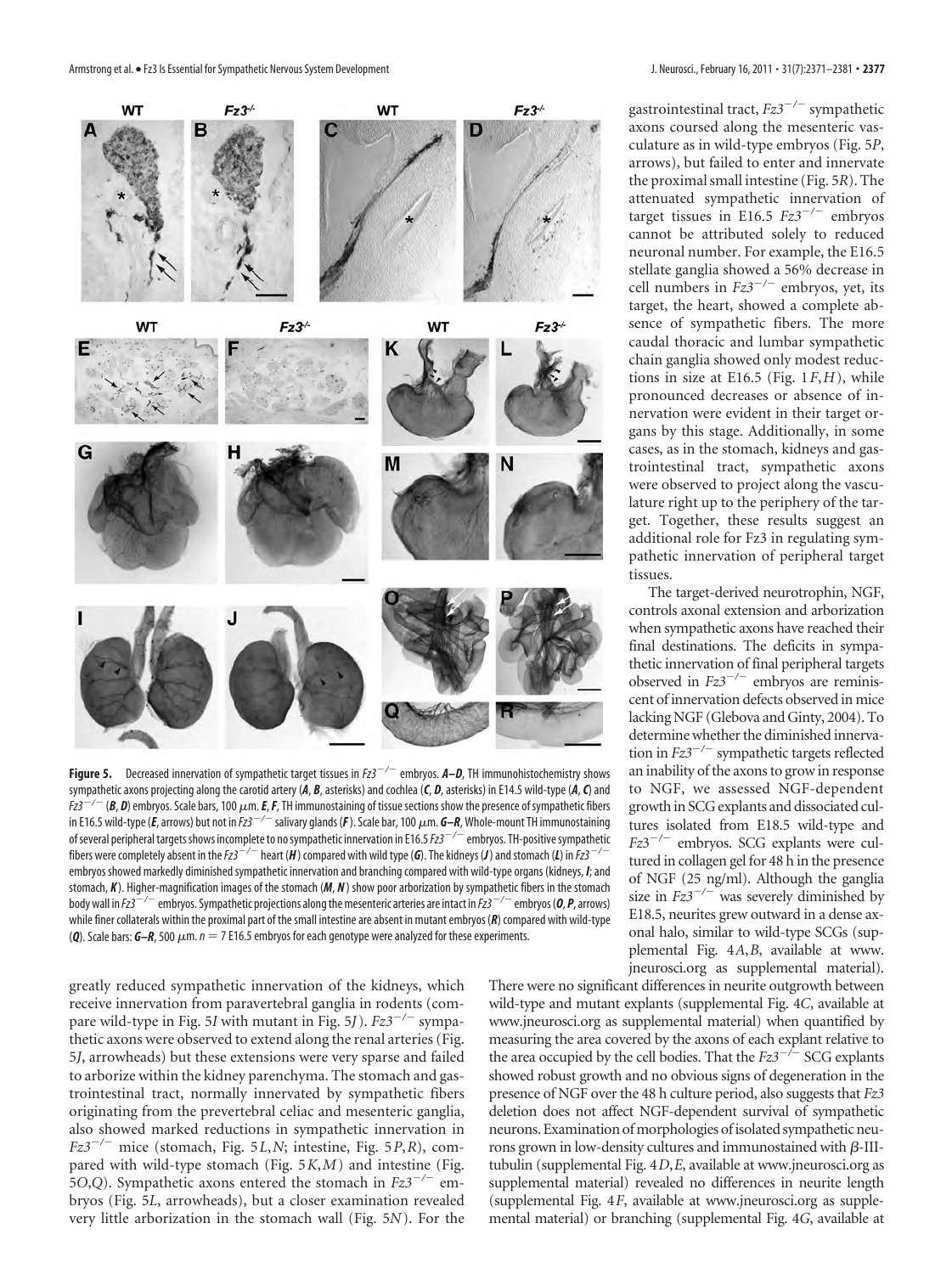www.jneurosci.org as supplemental material) between wild-type and *Fz3<sup>-/-</sup>* sympathetic neurons. Double immunofluorescence labeling to visualize microtubules and actin filaments did not show any obvious differences in morphology or cytoskeletal architecture in the growth cones of sympathetic neurons isolated from  $Fz3^{-/-}$ and wild-type embryos (supplemental Fig. 4*H*,*I*, available at www. jneurosci.org as supplemental material). Together, these results suggest that sympathetic innervation deficits seen in  $Fz3^{-/-}$  embryos do not arise from an intrinsic inability to grow and branch in response to NGF, or deficiencies in growth cone morphologies.

During CNS development, Fz3 has been considered to predominantly employ the PCP signaling pathway to mediate axonal growth and targeting (Tissir et al., 2005; Wang and Nathans, 2007; Zhou et al., 2008; Fenstermaker et al., 2010). Additionally, double mutant mice lacking *Fz3* and another Frizzled receptor, *Frizzled6* show deficits in several PCP-dependent processes including neural tube and eyelid closure, and precise orientation of hair bundles on auditory/vestibular sensory cells (Wang et al., 2006b). Thus, we analyzed sympathetic nervous system development in the *looptail* mouse, which carries a loss-of-function mutation for a core PCP protein, Van Gogh-like 2 (Vangl2) (Kibar et al., 2001). In contrast to the  $Fz3^{-/-}$  embryos, we found no differences in SCG cell number between *Vangl2*<sup>lp/lp</sup> mutants and wildtype embryos at E16.5 (supplemental Fig. 5*A*, available at www. jneurosci.org as supplemental material). Whole-mount TH immunostaining also showed normal innervation of target tissues by sympathetic fibers in *Vangl2*<sup>1p/1p</sup> mice (supplemental Fig. 5*B–G*). Together, these results indicate that Fz3-mediated regulation of sympathetic nervous system development occurs via a mechanism independent of Vangl2.

## **Conditional ablation of β-catenin in sympathetic ganglia results in enhanced cell cycle exit and reduced neurogenesis, but does not affect target innervation**

To determine the downstream signaling effectors that might mediate the effects of Fz3 in sympathetic ganglia, we then focused our attention on  $\beta$ -catenin, a critical component of the canonical Wnt signaling pathway and cadherin-dependent cell– cell adhesion. Loss-of-function and gain-of-function analyses in mice have established a fundamental role for  $\beta$ -catenin in proliferation and expansion of neuronal progenitors in the cortex, dorsal neural crest precursors and ventral midbrain dopaminergic neurons (Chenn and Walsh, 2002; Megason and McMahon, 2002; Woodhead et al., 2006; Tang et al., 2009, 2010). In perhaps the most noted example, expression of constitutively activated  $\beta$ -catenin in mice results in enlarged brains due to the propensity of cortical precursors to reenter the cell cycle and undergo symmetrical divisions (Chenn and Walsh, 2002). To study the role of  $\beta$ -catenin in sympathetic ganglia, we crossed transgenic *TH-Cre* mice (Gong et al., 2007) with mice harboring a *LoxP*-based conditional  $\beta$ -catenin allele ( $\beta$ -catenin<sup>flox/flox</sup>) (Brault et al., 2001), to ablate  $\beta$ -catenin specifically in cells of the sympathetic lineage. Analyses of the SCGs in  $TH-Cre; \beta\text{-}catenin$ <sup>*flox/flox* mice revealed a</sup> significant reduction in ganglia size (Fig. 6*A*,*B*) and cell number (Fig. 6*C*) by E16.5, compared with littermate controls that either lacked the *TH-Cre* transgene or carried a wild-type  $\beta$ -catenin allele. At E16.5, there were 9145  $\pm$  1977 cells in *TH-Cre;β-catenin<sup>flox/flox</sup>* SCG, compared with 15,381 ± 1277 cells in wild-type ganglia. These results indicate a cellautonomous requirement for  $\beta$ -catenin in TH-expressing sympathetic precursors for early SCG development. The significant reductions in SCG cell number in E16.5 embryos deficient for Fz3 and  $\beta$ -catenin suggested that Fz3 might be

acting in part, via  $\beta$ -catenin, to promote neurogenesis. To further test this hypothesis, we monitored cell cycle progression in *TH-Cre;<sup>* $\beta$ *-catenin<sup>flox/flox</sup>* embryos by labeling with EdU</sup> for 24 h and coimmunostaining with Ki67, thus analyzing how many progenitors have exited the cell cycle. Indeed, similar to the phenotype seen in E13.5  $Fz3^{-/-}$  embryos, more progenitors exited the cell cycle during the 24 h time window in the *TH-Cre;β-catenin<sup>flox/flox*</sup> embryos, compared with wild-type control mice (Fig. 6*D*). At E13.5, 41% of neuroblasts in *TH-*Cre;<sup>*B*-catenin<sup>flox/flox</sup> SCG had exited the cell cycle compared</sup> with 29% of wild-type progenitors. Together, these results suggest that, like Fz3,  $\beta$ -catenin signaling in sympathetic ganglia positively regulates neurogenesis by maintaining sympathetic neuroblasts within the cell cycle.

To further investigate whether the loss of  $\beta$ -catenin recapitulates all the sympathetic deficits observed in  $Fz3^{-/-}$  embryos, we performedwhole-mount THimmunostaining to assess sympathetic innervation of peripheral targets in *TH-Cre*;*ß-catenin<sup>flox/flox* em-</sup> bryos. Remarkably, although the SCG cell number was significantly depleted in *TH-Cre*;*β-catenin<sup>flox/flox</sup>* embryos, the pattern and extent of sympathetic innervation of target tissues in mutant embryos was largely indistinguishable from that in wild-type mice. Unlike *Fz3<sup>-/-</sup>* embryos, sympathetic fibers were observed to ramify in the parenchyma of the kidneys (Fig. 6*F*) and stomach (Fig. 6*H*,*J*) and within the proximal part of the small intestine (Fig. 6*L*,*N*) in E16.5 *TH-Cre;-cateninflox/flox* mice, as in wild-type embryos (kidney, Fig. 6*E*; stomach, Fig. 6*G*,*I*; and intestine, Fig. 6*K*,*M*). Thus, although neuronal number is reduced with removal of  $\beta$ -catenin in sympathetic ganglia, axons of remaining neurons can reach their destinations and arborize to fully innervate target tissues. Together, these results suggest that the neurogenesis effect of Fz3 might be transduced via  $\beta$ -catenin signaling within sympathetic ganglia, while  $\beta$ -catenin is dispensable for mediating the Fz3-dependent innervation of sympathetic targets.

## **Discussion**

Sympathetic neuroblasts, often referred to as "young neurons" are the immediate precursors of postmitotic sympathetic neurons, and they undergo multiple rounds of cell division to expand the precursor pool and increase sympathetic ganglia size before exiting the cell cycle. However, the molecular events that regulate expansion of sympathetic neuroblasts remain unknown. Using mice lacking *Fz3*, we now identify Fz3-mediated signaling as being essential for maintaining the proliferative capacity and survival of sympathetic neuroblasts. *Fz3* is expressed in SCG at a stage when it is comprised primarily of proliferating sympathetic neuroblasts. In *Fz3<sup>-/-</sup>* mice, sympathetic neuroblasts exit the cell cycle precociously and undergo apoptosis, leading to a depletion of progenitor cells and pronounced reductions in sympathetic ganglia size, as development proceeds. Moreover, conditional inactivation of  $\beta$ -catenin, a cytoplasmic Wnt effector, in cells of the sympathetic lineage resulted in neurogenesis deficits similar to that observed in  $Fz3^{-/-}$  mice. Together, these findings provide evidence in support of a  $Fz3/\beta$ -catenin signaling pathway acting within sympathetic neuroblasts to regulate proliferation. Our analyses also uncover a temporally and mechanistically distinct role for Fz3 in promoting innervation of peripheral targets by postmitotic neurons, a function that is independent of  $\beta$ -catenin.

We found no effects of *Fz3* deletion on the development of early neural crest cells, migration of neural crest-derived sympathetic progenitors and their acquisition of noradrenergic characteristics. Consistent with the notion that absence of *Fz3* does not cause a broad loss of neural crest derivatives, we found no signif-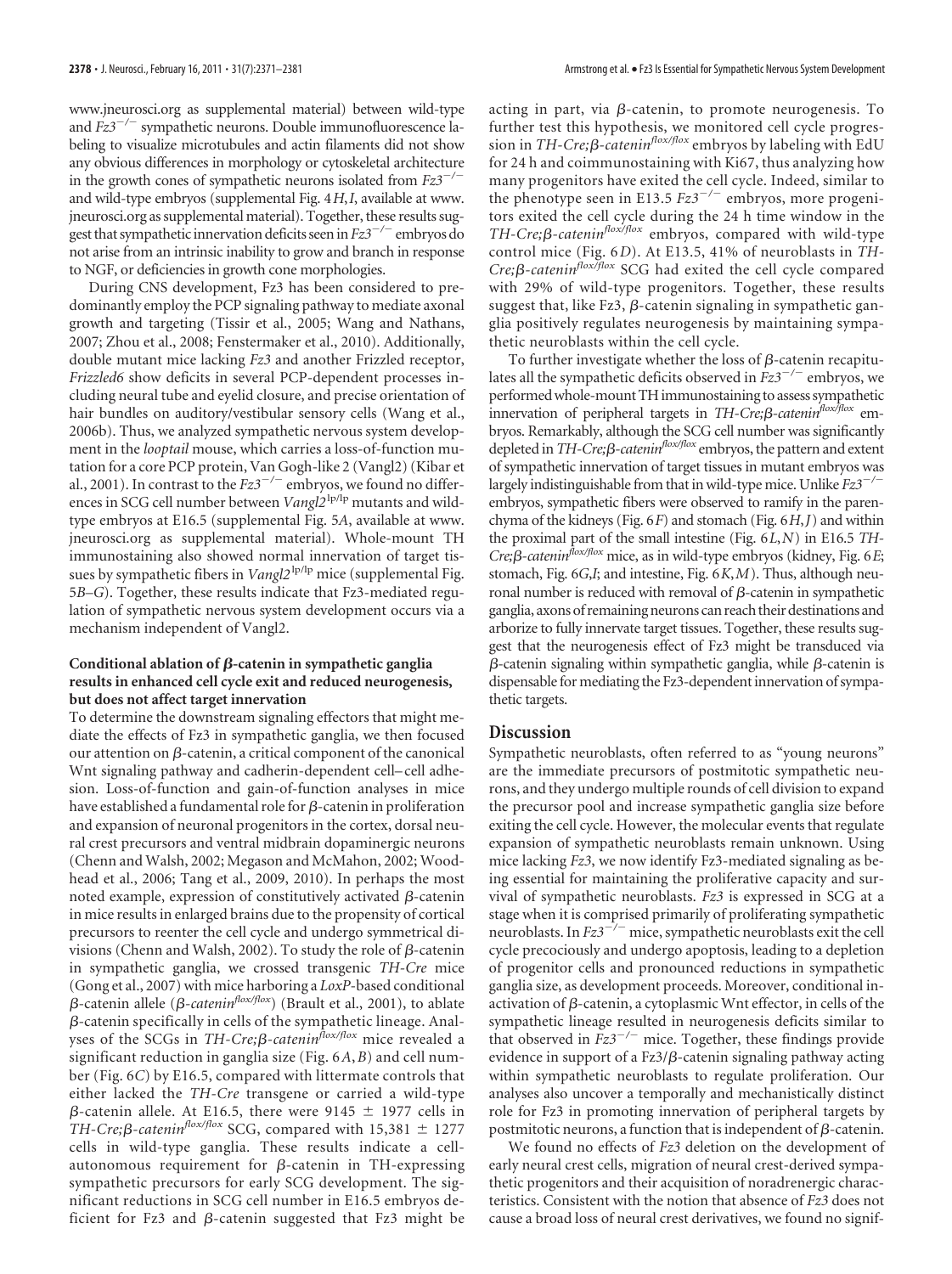

Figure 6. Conditional elimination of  $\beta$ -catenin in sympathetic ganglia influences cell cycle progression but not target innervation. **A–C**, Conditional ablation of  $\beta$ -catenin in the sympathetic lineage results in a reduction in SCG size (**B**) and cell number (**C**) in E16.5 TH-Cre; $\beta$ -catenin flox/flox mice. Littermate  $\beta$ -catenin flox/flox or TH-Cre mice were used as controls. Values are the mean  $\pm$ SEM ( $n=5$  embryos analyzed for control genotypes and  $n=6$  for TH-Cre; $\beta$ -catenin <sup>flox/flox</sup> mice). Scale bar: *B*, 100  $\mu$ m.  $^*p=0$ 0.033. *D*, Analysis of cell cycle exit within a 24 h period (E12.5–E13.5) show that more cells exited the cell cycle in TH-Cre; $\beta$ catenin flox/flox SCGs than in wild-type controls. Values are the mean  $\pm$  SEM ( $n = 3$  embryos examined for each genotype). \**p* 0.035. *E–N*, Whole-mount TH immunostaining of target organs shows that sympathetic innervation in E16.5 TH-Cre; $\beta$ -catenin flox/flox embryos is comparable to that in control embryos: kidney (*E*, *F*), stomach (*G–J*), and intestine (K-N). Scale bars: **E-N**, 500 μm.

icant abnormalities in dorsal root ganglia (unpublished results), which are also neural crest derived. The observed phenotypes in  $Fz3^{-/-}$  embryos differ from those reported in other mouse mutants with neurogenesis deficits in the sympathetic nervous system. Mice lacking the transcription factors, Mash1 (Morikawa et al., 2009), Hand2 (Hendershot et al., 2008), Phox2b (Pattyn et al., 1999), Gata3 (Tsarovina et al., 2004) and Insm1 (Wildner et al., 2008), or defective in BMP signaling (Morikawa et al., 2009) show marked reductions in expression of noradrenergic markers and deficits in proliferation of early neural crest-derived sympathetic progenitors. Rather, our results identify Fz3 as being essential for maintaining immature neuroblasts already committed to a sympathetic neuronal fate in a dividing state. Interestingly, mice deficient for the transcription factor *Sox11* have been recently shown to exhibit reduced proliferation of TH-expressing sympathetic neuroblasts, similar to that seen in  $Fz3^{-/-}$  embryos (Potzner et al., 2010). Several Sox transcription factors including

Sox2 (Van Raay et al., 2005), Sox9 (Blache et al., 2004) and Sox17 (Ye et al., 2009) are downstream mediators of Frizzled signaling and it remains to be determined whether Fz3 and Sox11 are involved in the same pathway that regulates sympathetic neuroblast proliferation.

The similar alterations in cell cycle exit and SCG size in  $Fz3^{-/-}$  mice, and mice with conditional deletion of  $\beta$ -catenin in the sympathetic lineage suggests that the proliferative effects of Fz3 are likely to be transduced by  $\beta$ -catenin. Previously, deleting  $\beta$ -catenin in Wnt1-expressing premigratory neural crest cells resulted in reduced sensory ganglia due to a role for  $\beta$ -catenin in specification of cells in the sensory neuron lineage, but sympathetic ganglia were reported to be normal (Hari et al., 2002). However, in our analyses, removal of  $\beta$ -catenin in neural crestderived cells already committed to a sympathetic lineage using *TH-Cre* results in normal formation and aggregation of primordial sympathetic ganglia, but pronounced decrease in ganglia size later on due to reduced proliferation of sympathetic neuroblasts. Thus, the timing of  $\beta$ -catenin removal reveals distinct requirements for  $\beta$ -catenin during PNS development.  $\beta$ -Catenin could exert its effects by direct or indirect regulation of core components of the cell cycle machinery (Shtutman et al., 1999; Tetsu and Mc-Cormick, 1999; Megason and McMahon, 2002; ten Berge et al., 2008).  $\beta$ -Catenin might also influence proliferation of neuroepithelial progenitors through its function as an adhesion protein and regulation of adherens junction integrity and epithelial architecture in the developing cortex (Woodhead et al., 2006; Stocker and Chenn, 2009) and ventral midbrain (Tang et al., 2009). However, in the developing SCG, it remains unclear whether and how cell adhesion defects could underlie

the reduced proliferation that we observed in  $\beta$ -catenin mutant mice.

The loss of Fz3 and presumably  $\beta$ -catenin in sympathetic ganglia not only causes defects in proliferation, but also affects cell survival. Enhanced apoptosis is seen in early E13.5–E16.5 *Fz3/* SCG with significant reductions in ganglia size by E16.5 in both  $Fz3^{-/-}$  and  $\beta$ -catenin-mutant embryos. Several lines of evidence suggest that Fz3 depletion results in the apoptosis of an intermediate sympathetic population that has inappropriately exited the cell cycle, rather than the loss of actively dividing sympathetic precursors or mature postmitotic neurons depending on trophic support from final target tissues. First, we did not detect significant differences in apoptosis of proliferating sympathetic neuroblasts between wild-type and  $Fz3^{-/-}$  embryos. Second, peak levels of apoptosis in the  $Fz3^{-/-}$  SCGs are observed at E16.5, just before the period of active sympathetic innervation of final targets. Concomitantly, reduction in cell numbers in the *Fz3/*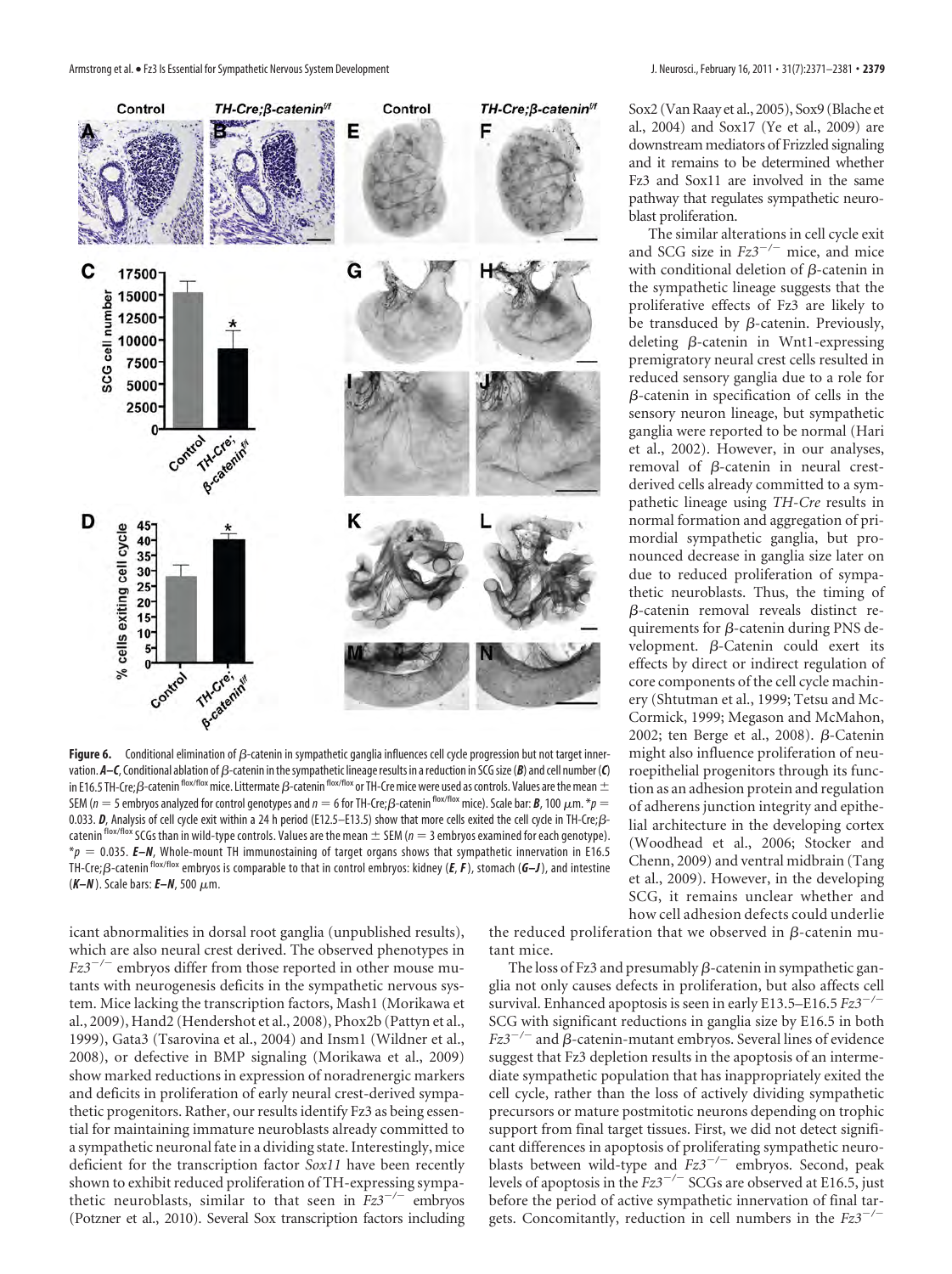SCGs is complete by E16.5, and there is no further increase in apoptosis and depletion of cell numbers during the period of target-dependent trophic support of postmitotic sympathetic neurons at P0.5. In contrast, in mice lacking target-derived NGF signaling, excessive cell death in the SCG is first evident at E17.5 and is exacerbated postnatally, with near complete loss of mature sympathetic neurons a week after birth (Fagan et al., 1996; Glebova and Ginty, 2004). Last, the enhanced apoptosis observed in  $Fz3^{-/-}$  SCG uses a Bax-independent pathway. The finding that SCG cell death in  $Fz3^{-/-}$  mice is not prevented by *Bax* removal contrasts sharply with the protection afforded by *Bax* elimination in postmitotic sympathetic neurons deprived of NGF (Middleton and Davies, 2001; Glebova and Ginty, 2004). Together, these findings suggest that the precise timing of production of postmitotic neurons is critical during development. Thus, sympathetic neuroblasts that improperly exit the cell cycle in the absence of *Fz3* or  $\beta$ -catenin may not be exposed in a timely manner to regulatory signals necessary for proper transition to mature postmitotic neurons, and subsequently undergo cell death.

Previous analyses of  $Fz3^{-/-}$  mice showed dramatic losses in major axon tracts in the CNS but no phenotypes were observed in the PNS (Wang et al., 2002), presumably because the analyses were performed at early embryonic stages (E12.5) before the formation of sympathetic chain ganglia. We observed a complete absence or marked reduction of sympathetic fibers in many peripheral targets by E16.5 in  $Fz3^{-/-}$  embryos. Given the demonstrated role of Fz3 in axon guidance in the CNS (Lyuksyutova et al., 2003; Wang et al., 2006a), it is possible that failure of *Fz3/* sympathetic axons to enter final target areas reflects an axonal guidance function for Fz3. Axonal bundles emanating from the  $Fz3^{-/-}$  sympathetic ganglia were defasciculated and more disorganized, suggesting that deficits in target innervation could stem, in part, from early navigational errors as soon as axons extend from the ganglia toward the periphery. However, at least for some targets such as the stomach and intestinal tract,  $Fz3^{-/-}$  sympathetic axons were capable of approaching their final target fields, but failed to enter and fully innervate the entire target fields. Available evidence supports a role for PCP signaling in Fz3 mediated axonal targeting in the CNS (Bovolenta et al., 2006; Wang and Nathans, 2007; Fenstermaker et al., 2010). Like PCPdependent processes, axon navigation is a directional cellular behavior that depends on cytoskeletal dynamics. Axonal targeting phenotypes observed in  $Fz3^{-/-}$  CNS are similar to those in mice lacking another well established PCP gene, *Celsr3,* encoding for a seven-pass transmembrane cadherin (Tissir et al., 2005; Zhou et al., 2008). We found normal sympathetic innervation of targets in *Vangl2<sup>lp/lp</sup>* mutant mice, however, it is feasible that Vangl2 might function redundantly with other PCP components such as Celsr3 or Vangl1 in Fz3-dependent targeting of sympathetic fibers. Vangl1 is closely related to Vangl2 (with the proteins sharing 70% similarity) and functions redundantly with Vangl2 to mediate several PCP processes (Torban et al., 2008; Song et al., 2010). Further studies will delineate the contributions of PCP signaling in promoting Fz3-mediated axon targeting in the sympathetic nervous system.

Our work underscores the diversity of functions of a single Frizzled receptor, Fz3, in the developing nervous system. Fz3 function and mechanism of action is strongly context-dependent. In addition to its previously described roles in PCP-dependent processes, axonal outgrowth and guidance in the CNS, we uncover a critical role for Fz3 in sympathetic neurogenesis and target innervation in the PNS in this study.

#### **References**

- Blache P, van de Wetering M, Duluc I, Domon C, Berta P, Freund JN, Clevers H, Jay P (2004) SOX9 is an intestine crypt transcription factor, is regulated by the Wnt pathway, and represses the CDX2 and MUC2 genes. J Cell Biol 166:37–47.
- Bodmer D, Levine-Wilkinson S, Richmond A, Hirsh S, Kuruvilla R (2009) Wnt5a mediates nerve growth factor-dependent axonal branching and growth in developing sympathetic neurons. J Neurosci 29:7569 –7581.
- Bovolenta P, Rodriguez J, Esteve P (2006) Frizzled/RYK mediated signalling in axon guidance. Development 133:4399 –4408.
- Brault V, Moore R, Kutsch S, Ishibashi M, Rowitch DH, McMahon AP, Sommer L, Boussadia O, Kemler R (2001) Inactivation of the betacatenin gene by Wnt1-Cre-mediated deletion results in dramatic brain malformation and failure of craniofacial development. Development 128:1253–1264.
- Britsch S, Li L, Kirchhoff S, Theuring F, Brinkmann V, Birchmeier C, Riethmacher D (1998) The ErbB2 and ErbB3 receptors and their ligand, neuregulin-1, are essential for development of the sympathetic nervous system. Genes Dev 12:1825–1836.
- Cappella P, Gasparri F, Pulici M, Moll J (2008) Cell proliferation method: click chemistry based on BrdU coupling for multiplex antibody staining. Curr Protoc Cytom Jul;Chapter 7:Unit7.34.
- Chenn A, Walsh CA (2002) Regulation of cerebral cortical size by control of cell cycle exit in neural precursors. Science 297:365–369.
- Ciani L, Salinas PC (2005) WNTs in the vertebrate nervous system: from patterning to neuronal connectivity. Nat Rev Neurosci 6:351–362.
- Deckwerth TL, Elliott JL, Knudson CM, Johnson EM Jr, Snider WD, Korsmeyer SJ (1996) BAX is required for neuronal death after trophic factor deprivation and during development. Neuron 17:401–411.
- DiCicco-Bloom E, Black IB (1988) Insulin growth factors regulate the mitotic cycle in cultured rat sympathetic neuroblasts. Proc Natl Acad Sci U S A 85:4066 –4070.
- DiCicco-Bloom E, Townes-Anderson E, Black IB (1990) Neuroblast mitosis in dissociated culture: regulation and relationship to differentiation. J Cell Biol 110:2073–2086.
- DiCicco-Bloom E, Deutsch PJ, Maltzman J, Zhang J, Pintar JE, Zheng J, Friedman WF, Zhou X, Zaremba T (2000) Autocrine expression and ontogenetic functions of the PACAP ligand/receptor system during sympathetic development. Dev Biol 219:197–213.
- Enomoto H, Crawford PA, Gorodinsky A, Heuckeroth RO, Johnson EM Jr, and Milbrandt J (2001) RET signaling is essential for migration, axonal growth and axon guidance of developing sympathetic neurons. Development 128:3963–3974.
- Fagan AM, Zhang H, Landis S, Smeyne RJ, Silos-Santiago I, Barbacid M (1996) TrkA, but not TrkC, receptors are essential for survival of sympathetic neurons *in vivo*. J Neurosci 16:6208 –6218.
- Fenstermaker AG, Prasad AA, Bechara A, Adolfs Y, Tissir F, Goffinet A, Zou Y, Pasterkamp RJ (2010) Wnt/Planar cell polarity signaling controls the anterior-posterior organization of monoaminergic axons in the brainstem. J Neurosci 30:16053–16064.
- Francis N, Farinas I, Brennan C, Rivas-Plata K, Backus C, Reichardt L, Landis S (1999) NT-3, like NGF, is required for survival of sympathetic neurons, but not their precursors. Dev Biol 210:411–427.
- Glebova NO, Ginty DD (2004) Heterogeneous requirement of NGF for sympathetic target innervation *in vivo*. J Neurosci 24:743–751.
- Glebova NO, Ginty DD (2005) Growth and survival signals controlling sympathetic nervous system development. Annu Rev Neurosci 28:191–222.
- Gong S, Doughty M, Harbaugh CR, Cummins A, Hatten ME, Heintz N, Gerfen CR (2007) Targeting Cre recombinase to specific neuron populations with bacterial artificial chromosome constructs. J Neurosci 27:9817–9823.
- Goridis C, Rohrer H (2002) Specification of catecholaminergic and serotonergic neurons. Nat Rev Neurosci 3:531–541.
- Hari L, Brault V, Kléber M, Lee HY, Ille F, Leimeroth R, Paratore C, Suter U, Kemler R, Sommer L (2002) Lineage-specific requirements of betacatenin in neural crest development. J Cell Biol 159:867–880.
- Hendershot TJ, Liu H, Clouthier DE, Shepherd IT, Coppola E, Studer M, Firulli AB, Pittman DL, Howard MJ (2008) Conditional deletion of Hand2 reveals critical functions in neurogenesis and cell type-specific gene expression for development of neural crest-derived noradrenergic sympathetic ganglion neurons. Dev Biol 319:179 –191.